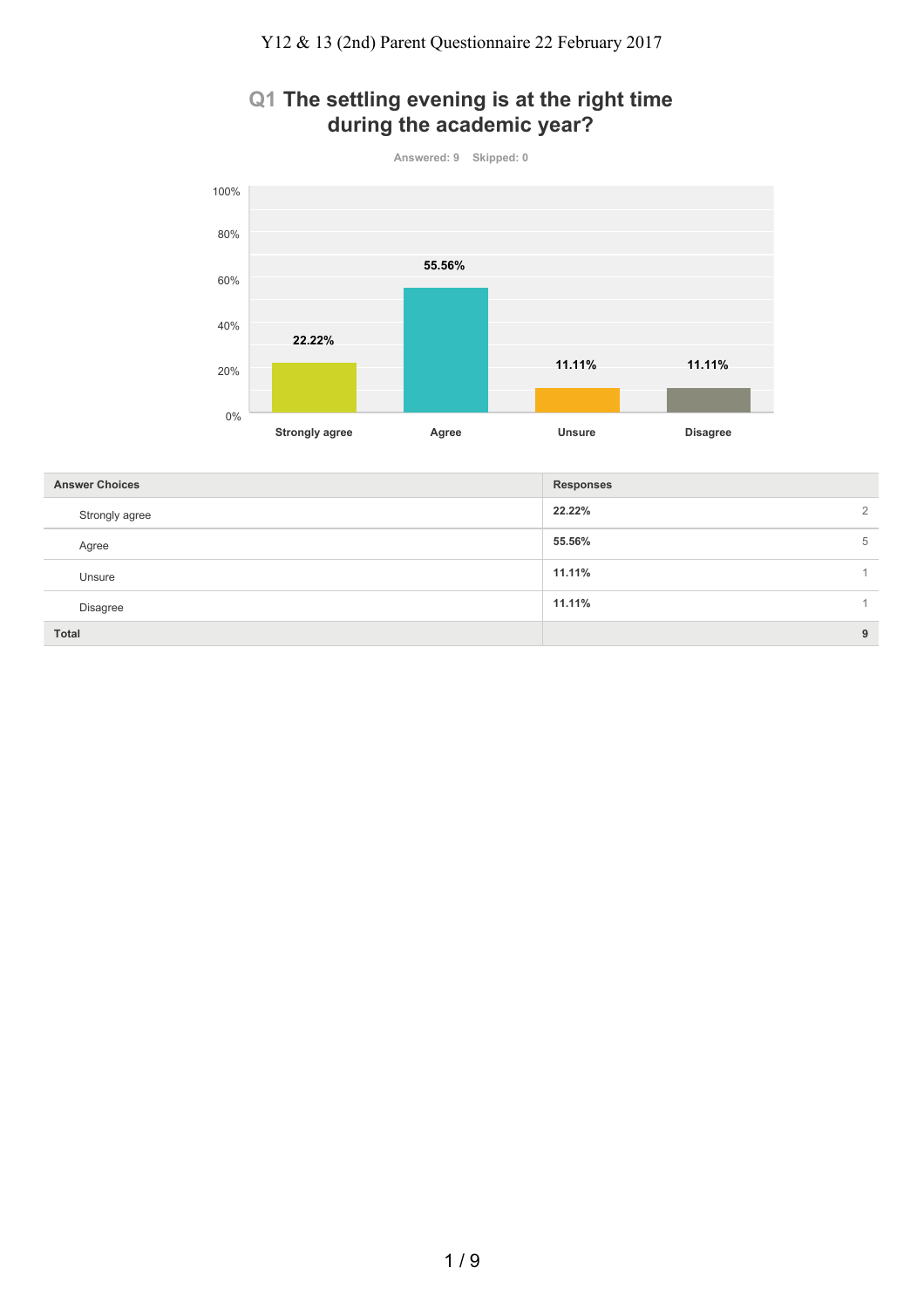# **Q2 The discussions I had with my child's teacher were useful**

**Answered: 9 Skipped: 0**



| <b>Answer Choices</b> | <b>Responses</b>     |
|-----------------------|----------------------|
| <b>Strongly Agree</b> | 22.22%<br>2          |
| Agree                 | 66.67%<br>6          |
| Unsure                | 11.11%               |
| Disagree              | $0.00\%$<br>$\Omega$ |
| Total                 | 9                    |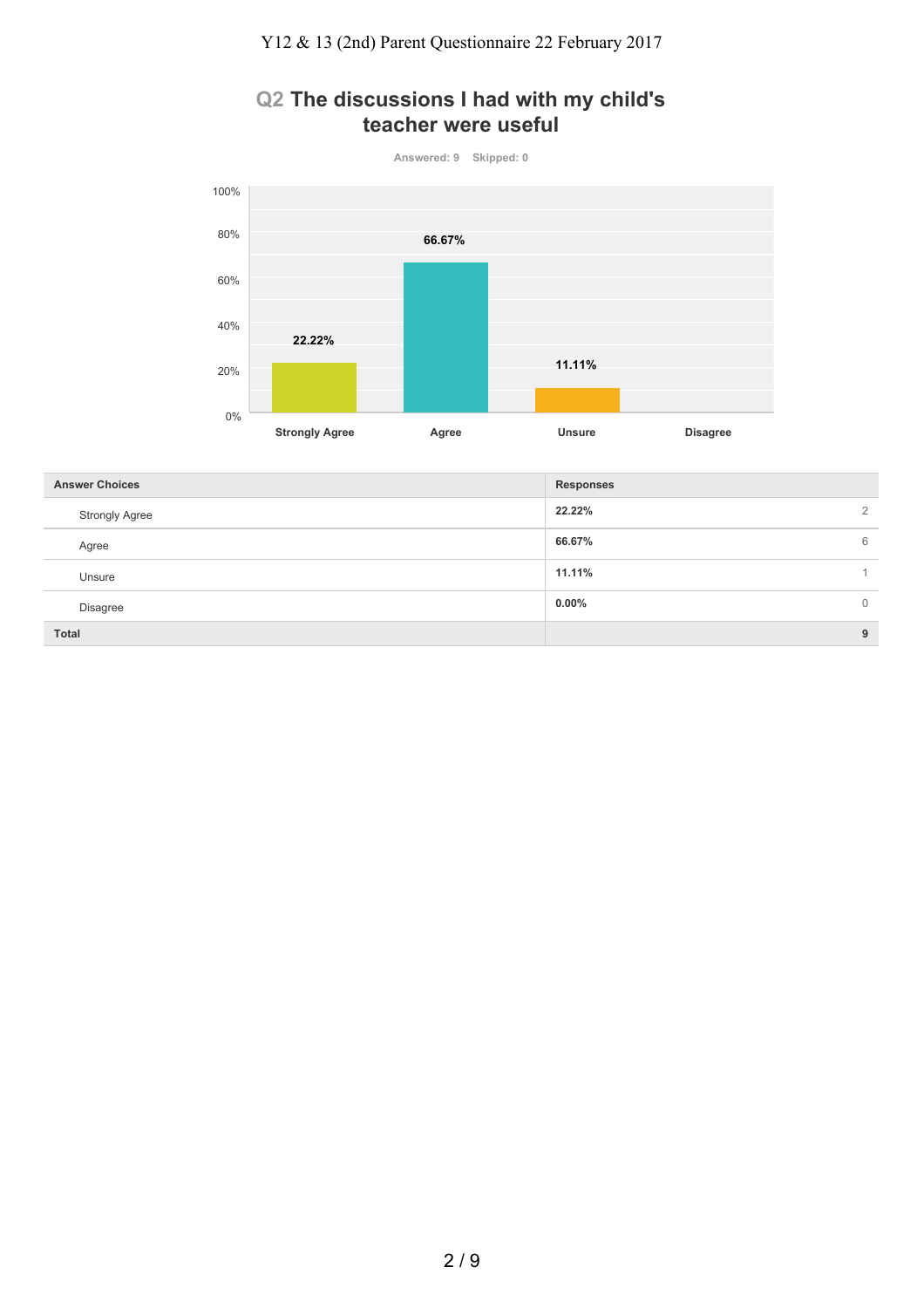#### **Q3 I know how to help and support my child reach their target levels (please leave a comment if you think a parent workshop on 'How to support your child in further education' would be helpful).**



**11.11%** 1 **77.78%** 7 **11.11%** 1 **0.00%** 0 **Total 9 Answer Choices Responses** Strongly Agree Agree Unsure Disagree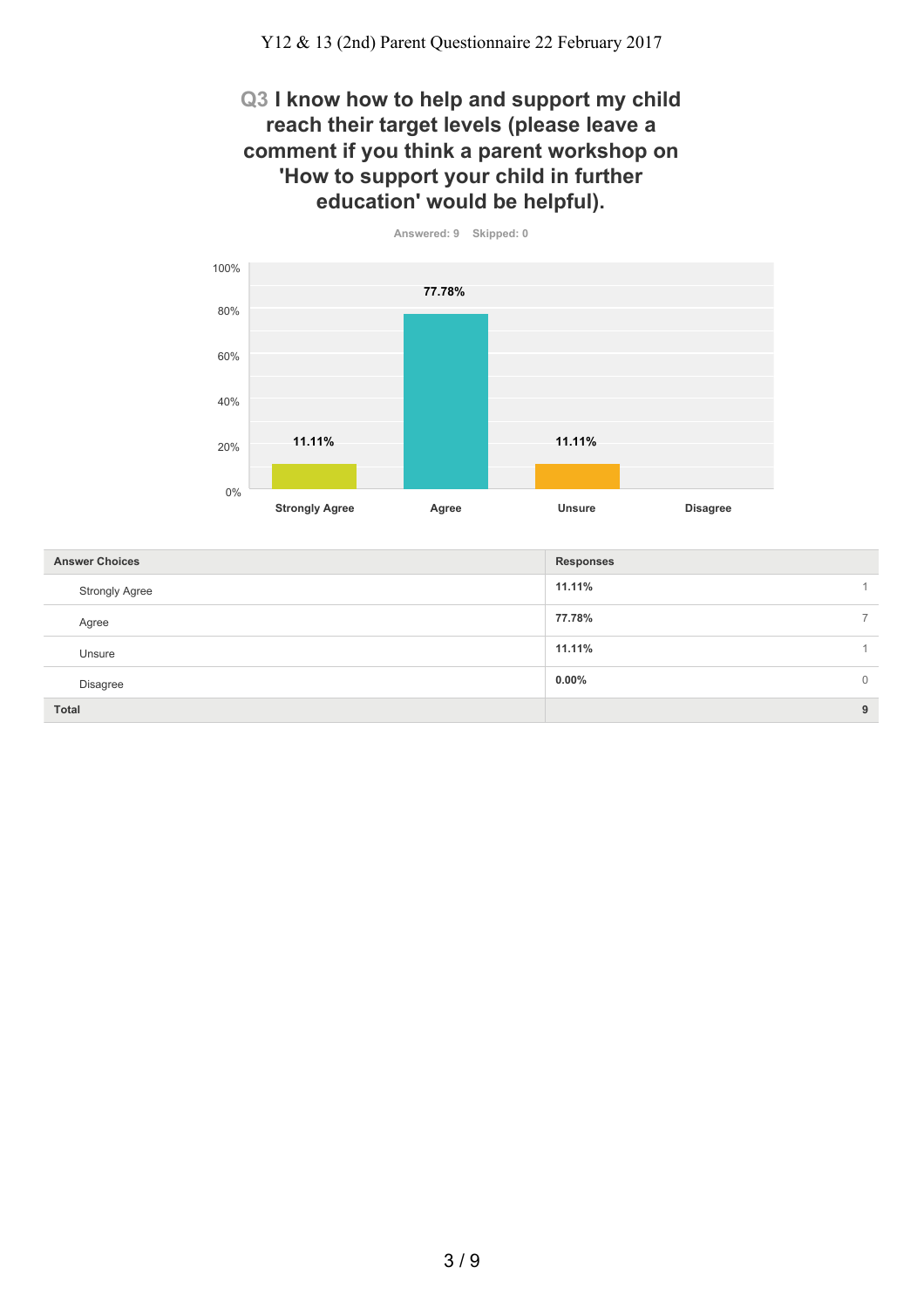# **Q4 I understand how the Academy will be monitoring my child's progress in 6th Form**

**Answered: 9 Skipped: 0 Strongly Agree Agree Unsure Disagree** 0% 20% 40% 60% 80% 100% **66.67% 33.33%**

| <b>Answer Choices</b> | <b>Responses</b>        |
|-----------------------|-------------------------|
| <b>Strongly Agree</b> | $0.00\%$<br>$\mathbf 0$ |
| Agree                 | 66.67%<br>6             |
| Unsure                | 33.33%<br>3             |
| Disagree              | 0.00%<br>$\mathbf{0}$   |
| <b>Total</b>          | 9                       |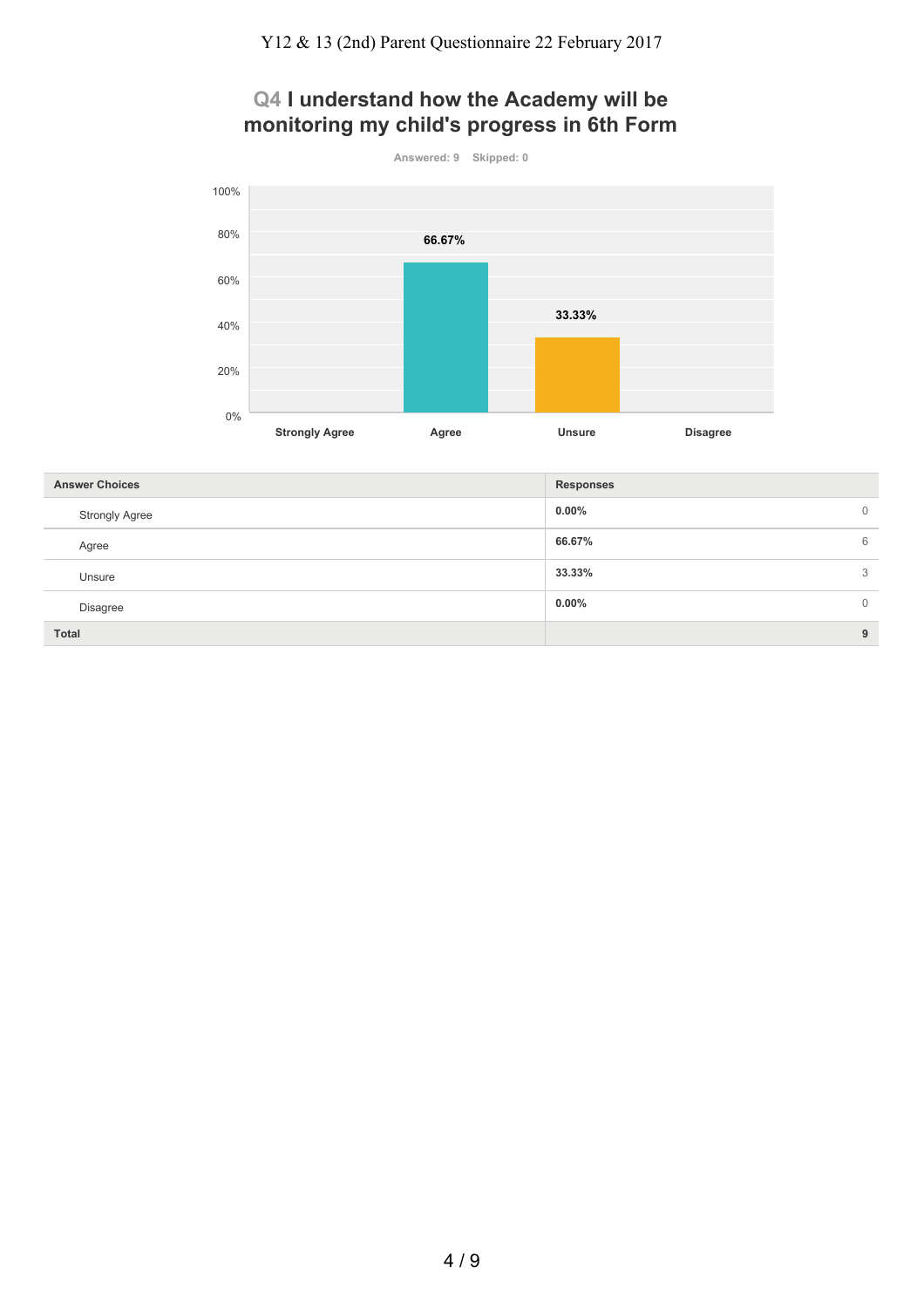# **Q5 My child knows how to work independently outside of the Academy**



| <b>Answer Choices</b> | <b>Responses</b> |             |
|-----------------------|------------------|-------------|
| <b>Strongly Agree</b> | 33.33%           | 3           |
| Agree                 | 55.56%           | 5           |
| Unsure                | 11.11%           |             |
| <b>Disagree</b>       | $0.00\%$         | $\mathbf 0$ |
| Total                 |                  | 9           |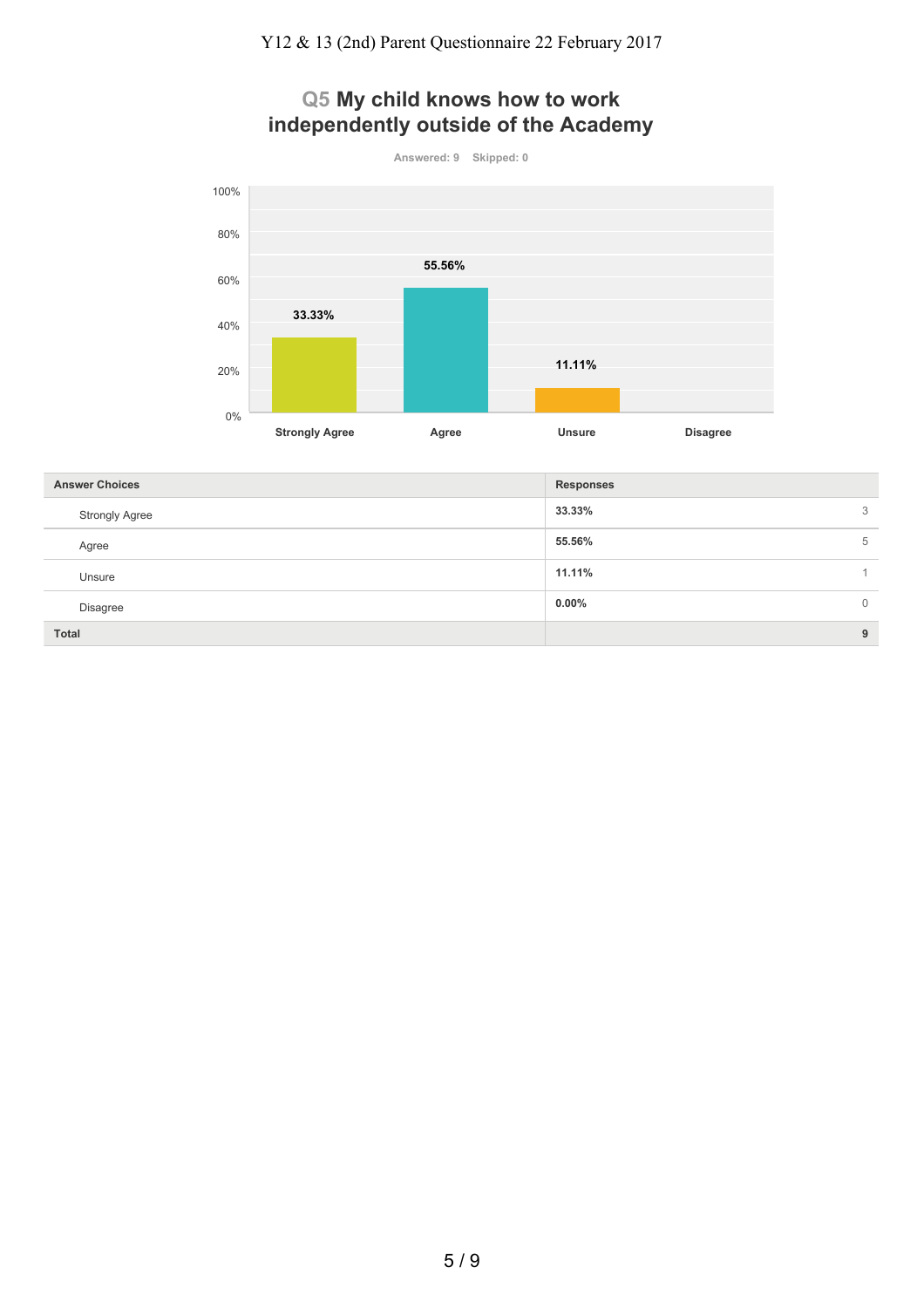### **Q6 I know who to contact to discuss my child's progress.**



| <b>Answer Choices</b> | <b>Responses</b> |              |
|-----------------------|------------------|--------------|
| <b>Strongly Agree</b> | 11.11%           |              |
| Agree                 | 77.78%           |              |
| Unsure                | 11.11%           |              |
| <b>Disagree</b>       | $0.00\%$         | $\mathbf{0}$ |
| Total                 |                  | 9            |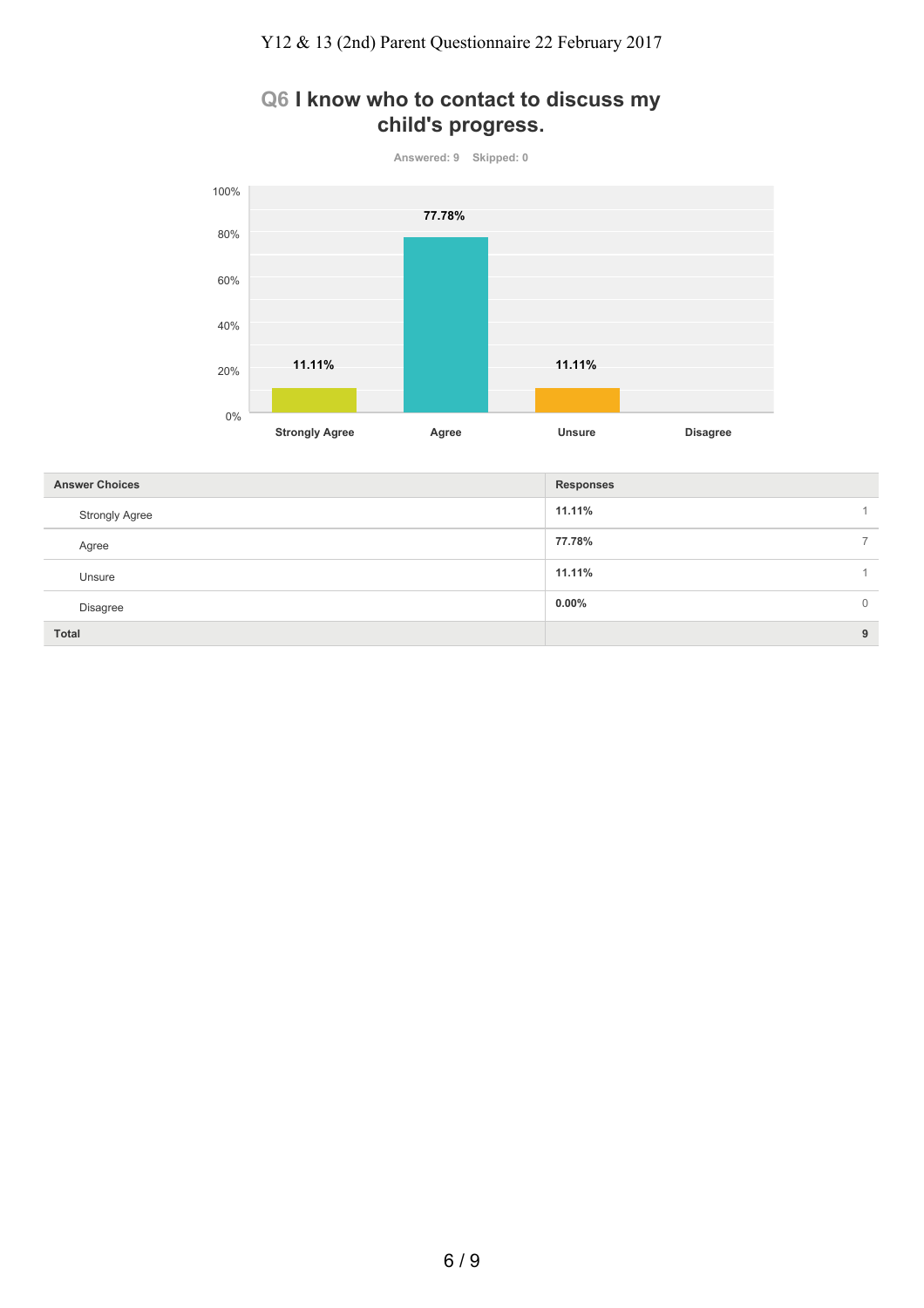# **Q7 My child is aware of their 'next steps' after 6th Form i.e. University/Work/Training.**



| <b>Answer Choices</b> | <b>Responses</b> |               |
|-----------------------|------------------|---------------|
| <b>Strongly Agree</b> | 11.11%           |               |
| Agree                 | 66.67%           | 6             |
| Unsure                | 22.22%           | $\mathcal{D}$ |
| Disagree              | $0.00\%$         | $\mathbf{0}$  |
| <b>Total</b>          |                  | 9             |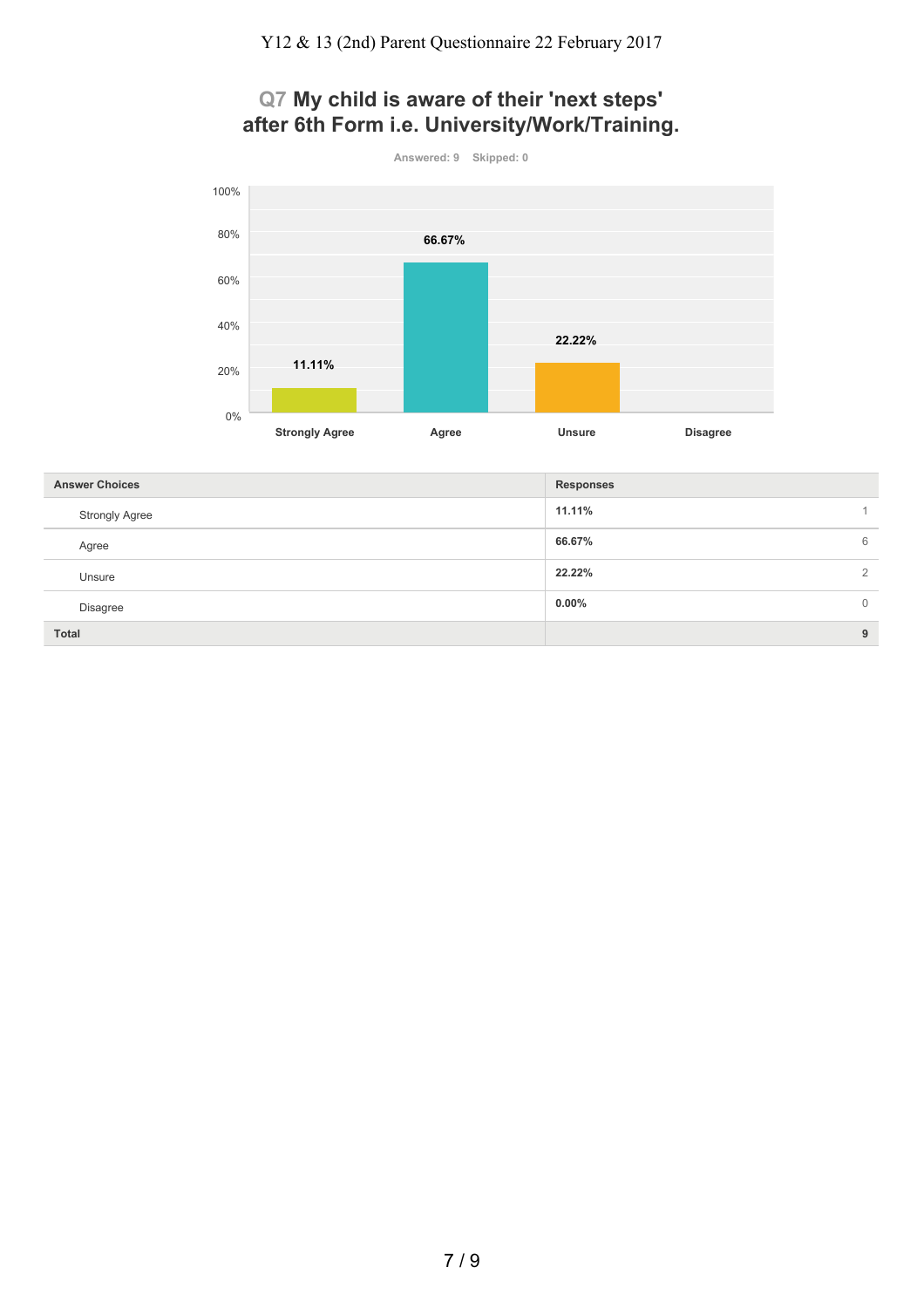### **Q8 This parent's evening is at the right time during the day.**



| <b>Answer Choices</b> | <b>Responses</b> |              |
|-----------------------|------------------|--------------|
| <b>Strongly Agree</b> | 11.11%           |              |
| Agree                 | 77.78%           |              |
| Unsure                | 11.11%           |              |
| Disagree              | $0.00\%$         | $\mathbf{0}$ |
| <b>Total</b>          |                  | 9            |